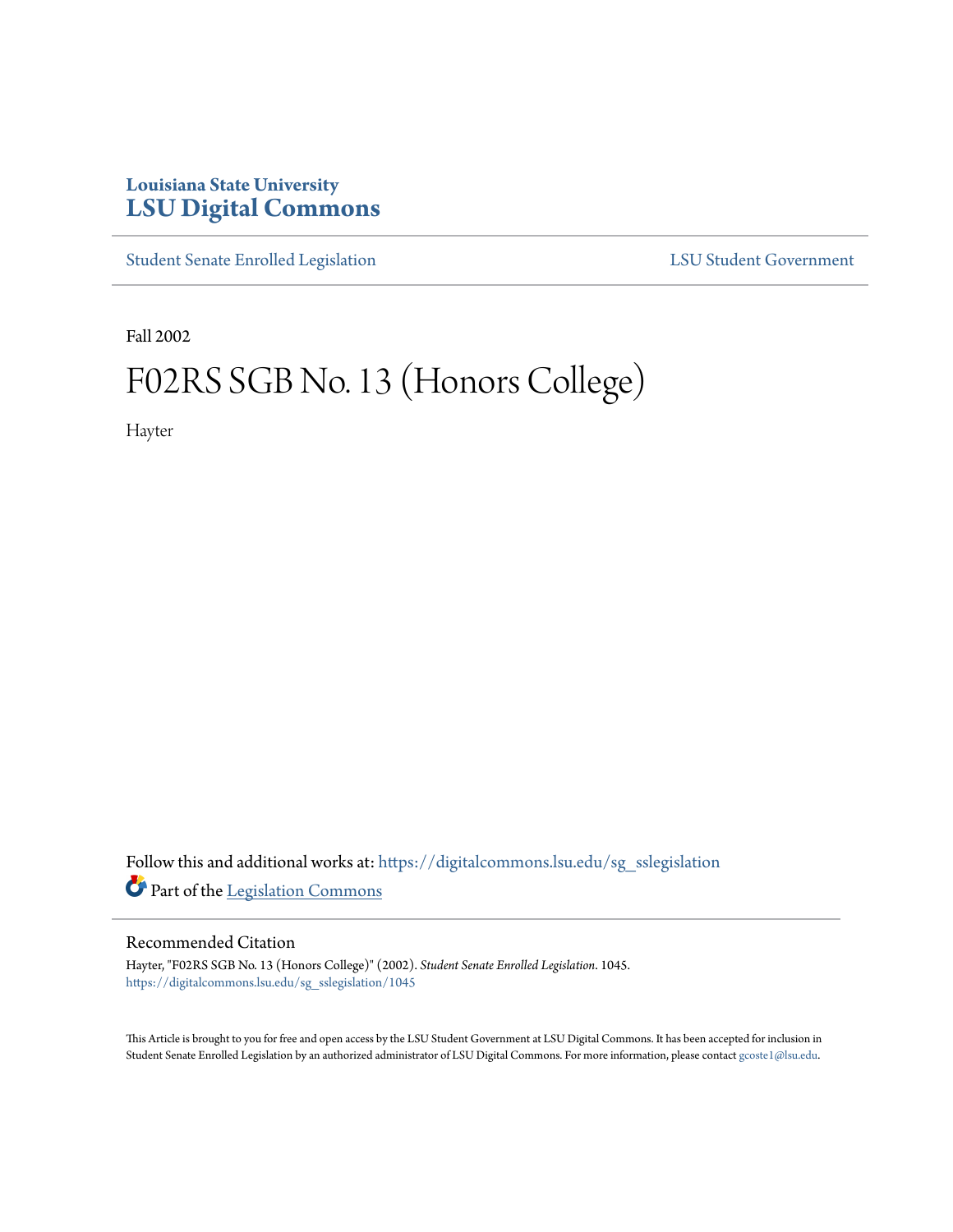STUDENT GOVERNMENT **FINAL** 

LOUISIANA STATE UNIVERSITY

**STUDENT SENATE 23 OCTOBER 2003 SGB NO. 13 BY: SENATOR HAYTER**

#### **A BILL**

**TO APPROPRIATE EIGHT HUNDRED TWENTY-THREE DOLLARS (\$823.00) TO THE HONORS COLLEGE ADVOCATES TO HELP DEFRAY THE COST OF ATTENDING THE THIRTY SEVENTH ANNUAL NATIONAL COLLEGIATE HONORS COUNCIL CONVENTION TO BE HELD IN SALT LAKE CITY, UTAH, FROM WEDNESDAY, OCTOBER 30 THROUGH SUNDAY, NOVEMBER 3, 2002.**

- **PARAGRAPH 1:** WHEREAS, THE HONORS COLLEGE ADVOCATES ARE A RECOGNIZED STUDENT ORGANIZATION IN GOOD STANDING WITH LOUISIANA STATE UNIVERSITY, AND
- **PARAGRAPH 2:** WHEREAS, THE HONORS COLLEGE ADVOCATES HELP RECRUIT, ORIENT, AND ADVISE STUDENTS IN THE HONORS COLLEGE, AND
- **PARAGRAPH 3:** WHEREAS, THE HONORS COLLEGE ADVOCATES HAVE THE OPPORTUNITY TO SEND SIX COCHAIRPERSONS TO THE THIRTY SEVENTH ANNUAL NATIONAL COLLEGIATE HONORS COUNCIL CONVENTION IN SALT LAKE CITY, UTAH, HELD FROM WEDNESDAY, OCTOBER 30 THROUGH SUNDAY, NOVEMBER 2, 2002, AND,
- **PARAGRAPH 4:** WHEREAS, THE HONORS COLLEGE ADVOCATES ARE ATTENDING THE CONFERENCE TO GIVE A PRESENTATION ON THE HONORS COLLEGE AT LSU AND TO EXCHANGE INFORMATION AND IDEAS WITH OTHER HONORS COLLEGES FROM UNIVERSITIES AROUND THE COUNTRY IN ORDER TO IMPROVE THE FAST DEVELOPING HONORS COLLEGE AT LSU, AND
- **PARAGRAPH 5:** WHEREAS, THE COST TO ATTEND THE EVENT IS ONE THOUSAND TWO-HUNDRED AND SIXTY DOLLARS (\$1,260.00) FOR REGISTRATION FOR SIX COCHAIRPERSONS.
- **PARAGRAPH 6:** THEREFORE, BE IT RESOLVED THAT THE LSU A&M STUDENT SENATE DOES HEREBY APPROPRIATE EIGHT HUNDRED TWENTY-THREE DOLLARS (\$823.00) TO THE HONORS COLLEGE ADVOCATES TO HELP DEFRAY THE COST OF ATTENDING THE THIRTY-SEVENTH ANNUAL NATIONAL COLLEGIATE HONORS COUNCIL CONVENTION IN SALT LAKE CITY, UTAH, FROM WEDNESDAY, OCTOBER 30 THROUGH SUNDAY, NOVEMBER 3, 2002.